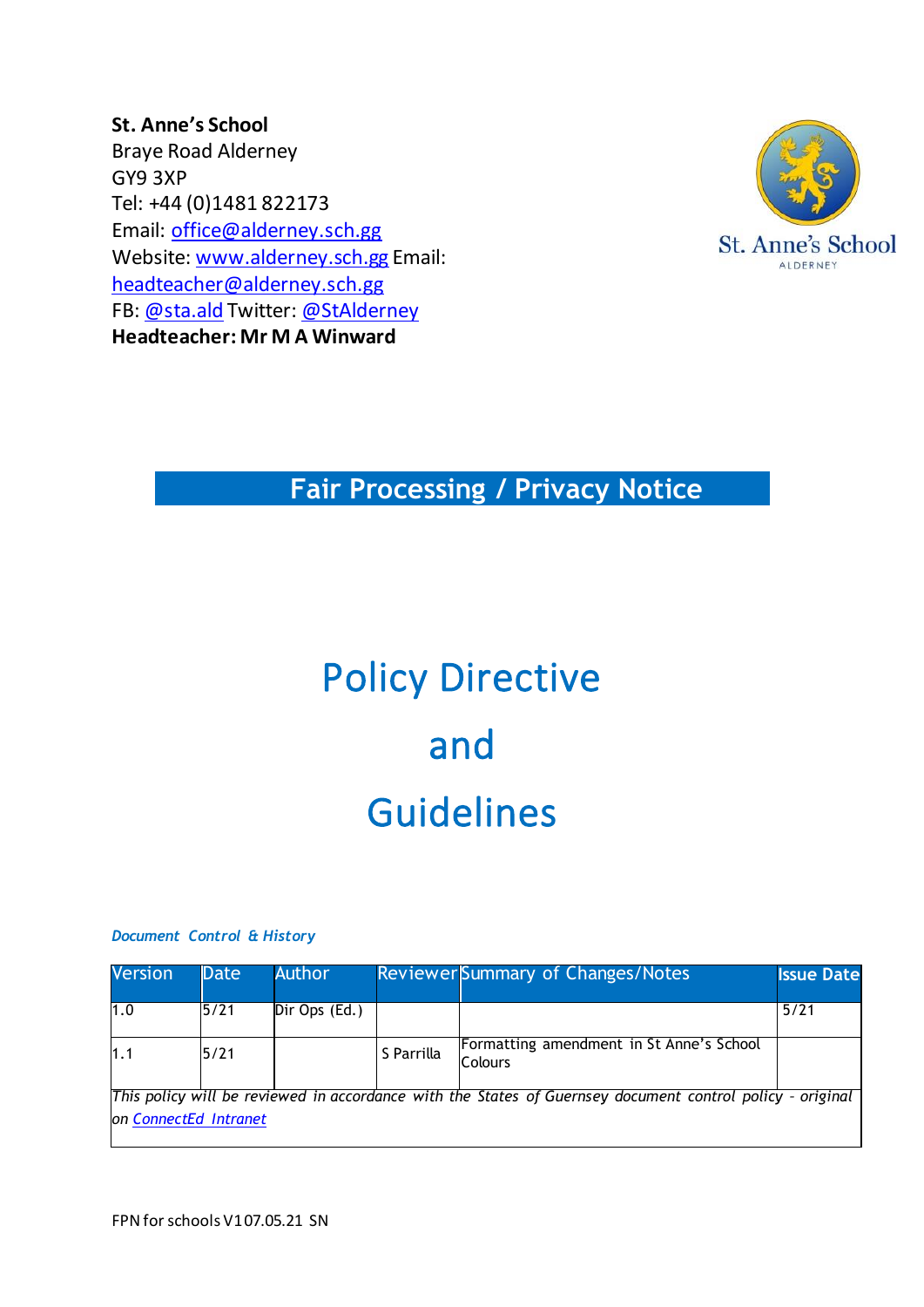At St Anne's School we respect the rights of the children and adults in our school, community and beyond and aim for each school policy to adhere to Articles from the UN's Convention on the Rights of the Child*.* 

In this policy, we are working towards the following articles:

*Article 2: Rights apply to every child without discrimination*

*Article 3: Everyone who works with children should do what is best for each child*

*Article 28: Everyone has the right to an education.*

*Article 36: Every child has the right to be protected from things that could harm them*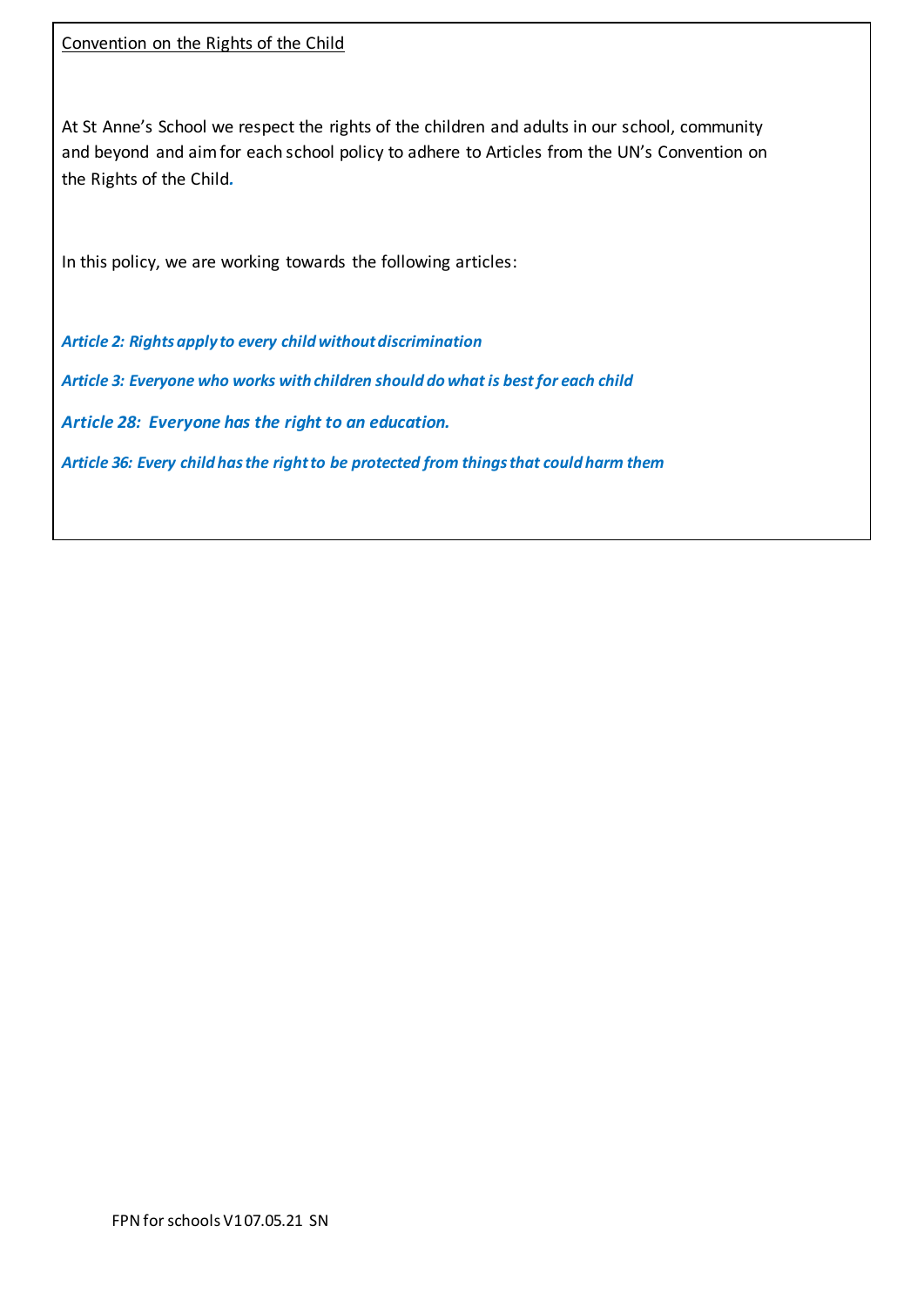## Fair Processing / Privacy Notice – St. Anne's School

## **1.** About this notice

This Fair Processing Notice explains how St. Anne's School uses the personal data of parents and pupils. Please read it carefully and if you have any questions regarding your personal data, or its use, please contact the school directly or speak to our Data Protection Officer.

#### **What do we mean by personal data?**

'Personal data' has a very broad legal definition, it is: '*any information relating to an identified or identifiable [living] individual'*.

The scope of what 'personal data' is expands even further when you consider that it includes both factual information about people as well as opinions expressed about people. It also includes anonymised data that could identify people if it was combined with other information.

#### **What is processing?**

Throughout this notice, we refer to the term 'processing'. In terms of personal data, this means any action that is performed on the data; examples of processing include:

- Collection
- Recording
- Organisation
- Structuring
- Storage
- Alteration
- Retrieval
- Consultation
- Use
- Disclosure
- **•** Dissemination
- Restriction
- **•** Erasure
- Destruction

FPN for schools V1 07.05.21 SN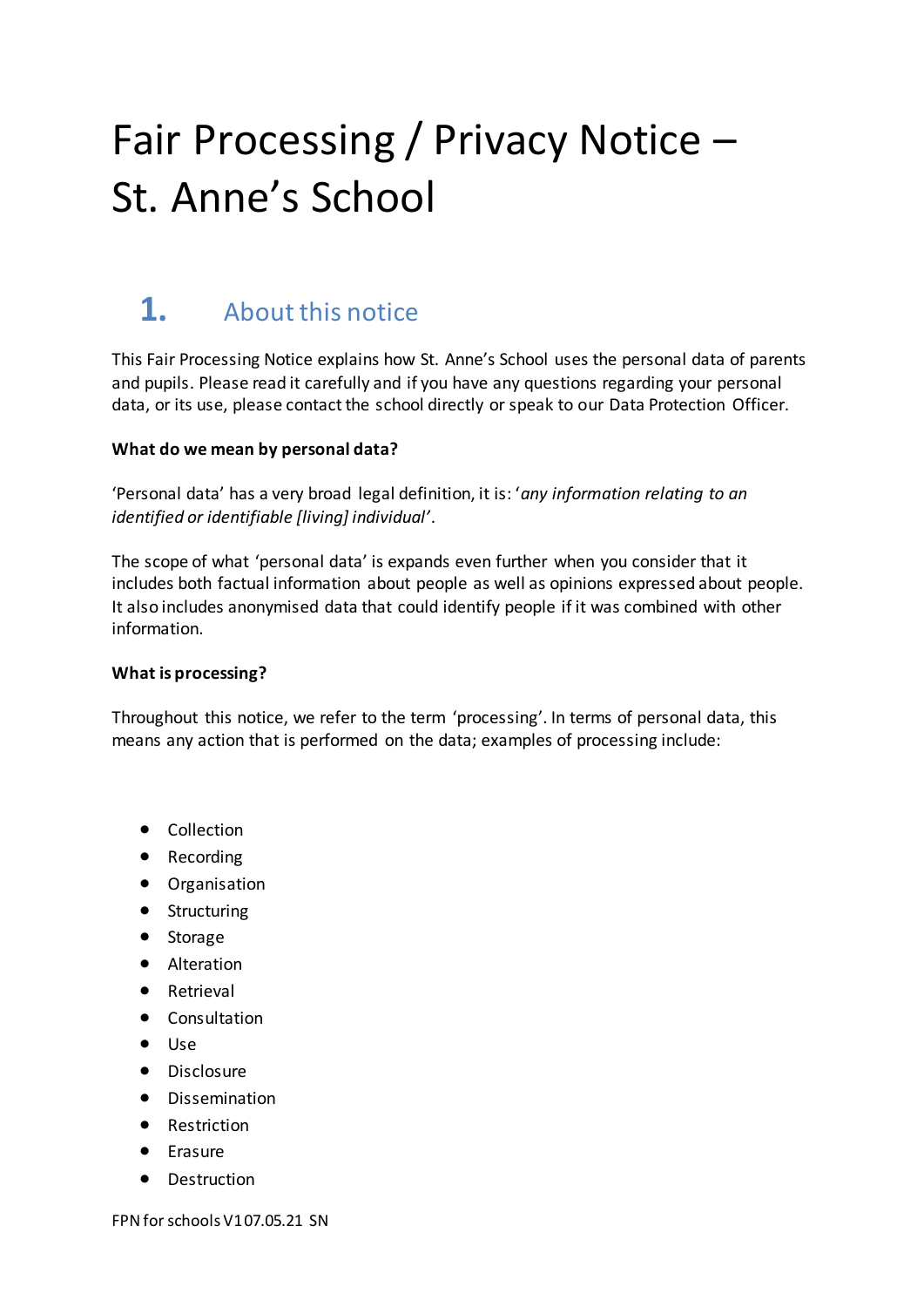## **2.** The Data Protection Law

St. Anne's School processes your personal data in line with its core mandate. The registered data controller for all activities summarised within this notice is the Committee for Education, Sport & Culture ('ESC') and St. Anne's School is acting on behalf of ESC. The controller acknowledges its obligations as per the Data Protection (Bailiwick of Guernsey) Law, 2017 ('the Law'), which provides a number of requirements in terms of processing activities involving personal data.

St. Anne's School acknowledges the general principles of processing, which require that personal data shall:

- 1. Be processed fairly, lawfully and transparently
- 2. Be processed for a specified and lawful purpose(s) and must not be further processed in any incompatible manner (Purpose Limitation)
- 3. Be adequate, relevant, and not excessive for those purposes (Minimisation).
- 4. Be accurate and, where necessary, kept up to date (Accurate)
- 5. Not be retained for longer than is necessary for the purpose for which it is processed (Storage Limitation)
- 6. Be processed in a manner that ensures its security appropriately, including protecting against unauthorised or unlawful processing, loss, destruction or damage (Integrity and Confidentiality)

In addition to this, the controller is responsible for ensuring that data is processed in accordance with the rights of individuals and must be able to demonstrate compliance with the data protection principles (Accountability).

As well as the general principles of processing, the controller acknowledges the rights of the data subject and more information in relation to these can be found by visiting [www.gov.gg/DP](http://www.gov.gg/DP)

## **3.** Contact details

The contact details of the data controller are as follows:

The Committee *for* Education, Sport & Culture Tel: 01481 227000 Email: [educationsportandculture@gov.gg](mailto:educationsportandculture@gov.gg)

The contact details for the representative of the controller are as follows:

St. Anne's School Tel: 01481 822173 Email: office@alderney.sch.gg

FPN for schools V1 07.05.21 SN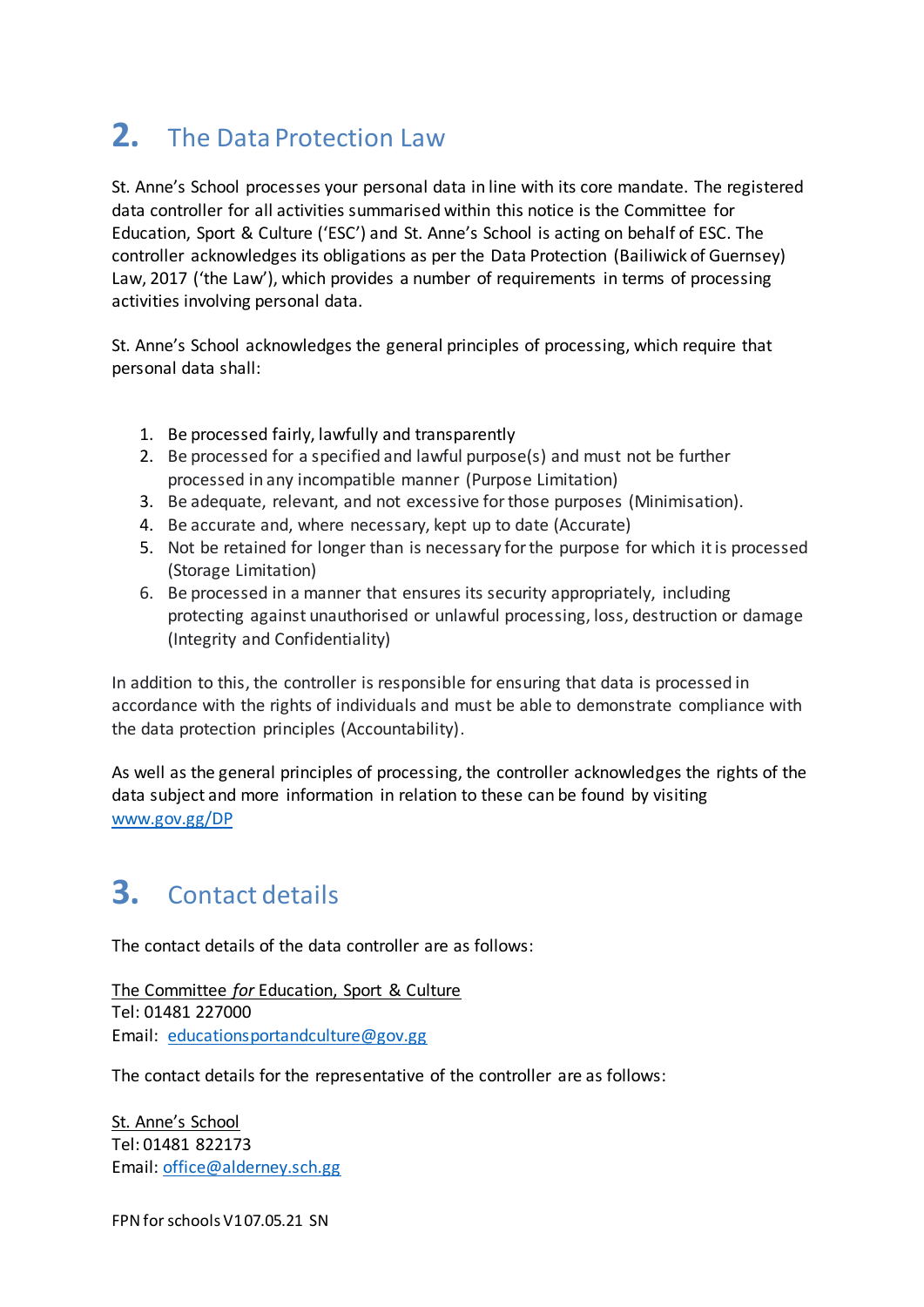The contact details for the Data Protection Officer for Education, Sport and Culture are as follows:

Data Protection Officer for ESC Email[: data.protection@gov.gg](mailto:data.protection@gov.gg) Tel: 01481 220012

#### **4.** The types of personal data we collect and use

St. Sampson's High School collects and processes personal data about prospective, current and past pupils and their parents and siblings; staff, suppliers and contractors, volunteers and other individuals connected to or visiting the school.

The personal data we collect takes different forms; it may be factual information, expressions of opinion, images or other recorded information which relates to a living individual.

St. Anne's School collects the following personal data:

- Basic personal data relating to parents, appointed guardians, pupils and their families, such as full name, address, date of birth, email address and contact information;
- Language and nationality of pupils;
- Safeguarding information (such as court orders and professional involvement);
- Attendance information (such as sessions attended, number of absences, absence reasons and any previous schools attended);
- Academic assessment and attainment data (including examination results);
- Behavioural information (such as exclusions and any relevant alternative provision put in place);
- Images including photos and CCTV; and
- General information regarding pupils' educational activities such as behavioural records, test and examination results, and academic reports.

In terms of special category data (the most sensitive type of personal data St. Anne's School may collect information revealing:

- Health and medical information of pupils and staff (such as doctor's information, dental health, allergies, medication, dietary requirements and any special educational needs information);
- Racial or ethnic origin;
- Religious or philosophical belief; and
- Genetic data.

These lists are not exhaustive.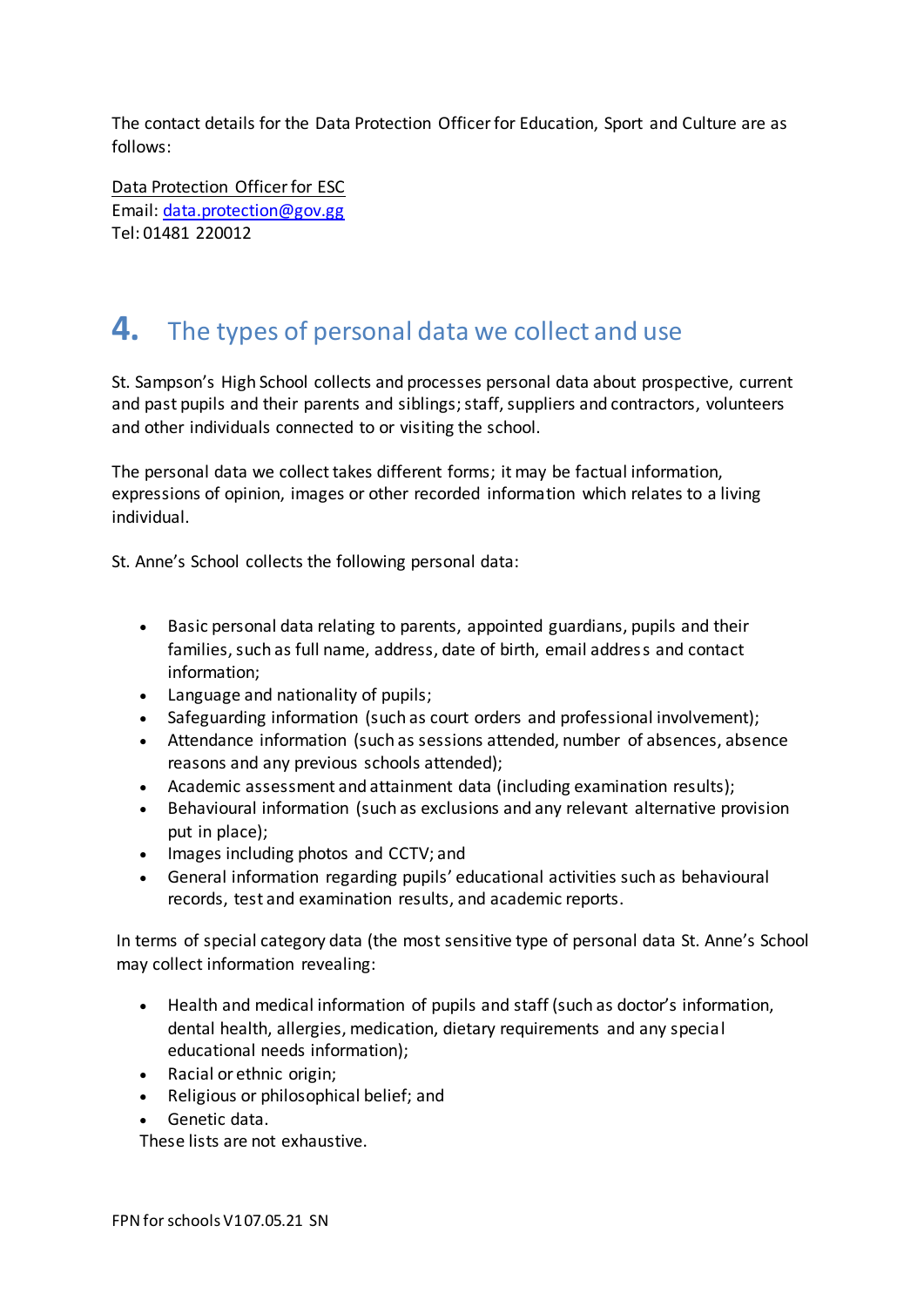#### **5.** Why we collect use personal data

St. Anne's School uses the information that it collects for multiple purposes which are linked to its core mandated responsibilities in administering education to its pupils as per the Education (Guernsey) Law, 1970 and in line with the Bailiwick of Guernsey Curriculum.

Pupil data is essential for the schools' operational use. Whilst the majority of pupil information you provide to us is mandatory, some of it requested on a voluntary basis. In order to comply with the Law, we will inform you at the point of collection, whether you are required to provide certain pupil information to us or if you have a choice in this and we will tell you what you need to do if you do not want to share this information with us.

St. Anne's School will process your personal data for the following purposes:

- For the provision of education to pupils including, but not limited to, the administration of the school curriculum and timetable, monitoring of pupil progress and educational needs, reporting on these needs to parents, administration of pupils' entries to public examinations and providing references for children who are applying for further study;
- For the safeguarding of pupils' welfare and the provision of pastoral care, welfare and health care services by the school;
- For the provision of educational support and related services to pupils (and parents) including, but not limited to, the maintenance of discipline, provision of careers and library services, administration of sports fixtures and teams, school trips, provision of the school's IT and communications systems and virtual learning environment (in accordance with out IT policies);
- To assess the quality of our services;
- To keep children safe;
- For compliance with legislation and regulation conferred on us by the following laws:
	- The Education (Guernsey) Law, 1970
	- The Children (Guernsey and Alderney) Law, 2008
	- The Data Protection (Bailiwick of Guernsey) Law, 2017
- For the operational management of the school, including, but not limited to, the administration of invoices, the management of school property, the management of security and safety arrangements (including the use of CCTV and the monitoring of the school's IT and communications systems in accordance with our Acceptable Use Policy), management planning and forecasting, research and statistical analysis and the implementation of the school's rules and policies for pupils, staff and volunteers; and
- For the promotion of the school through its website and social media communications.

#### **6.** Our Lawful Basis for Processing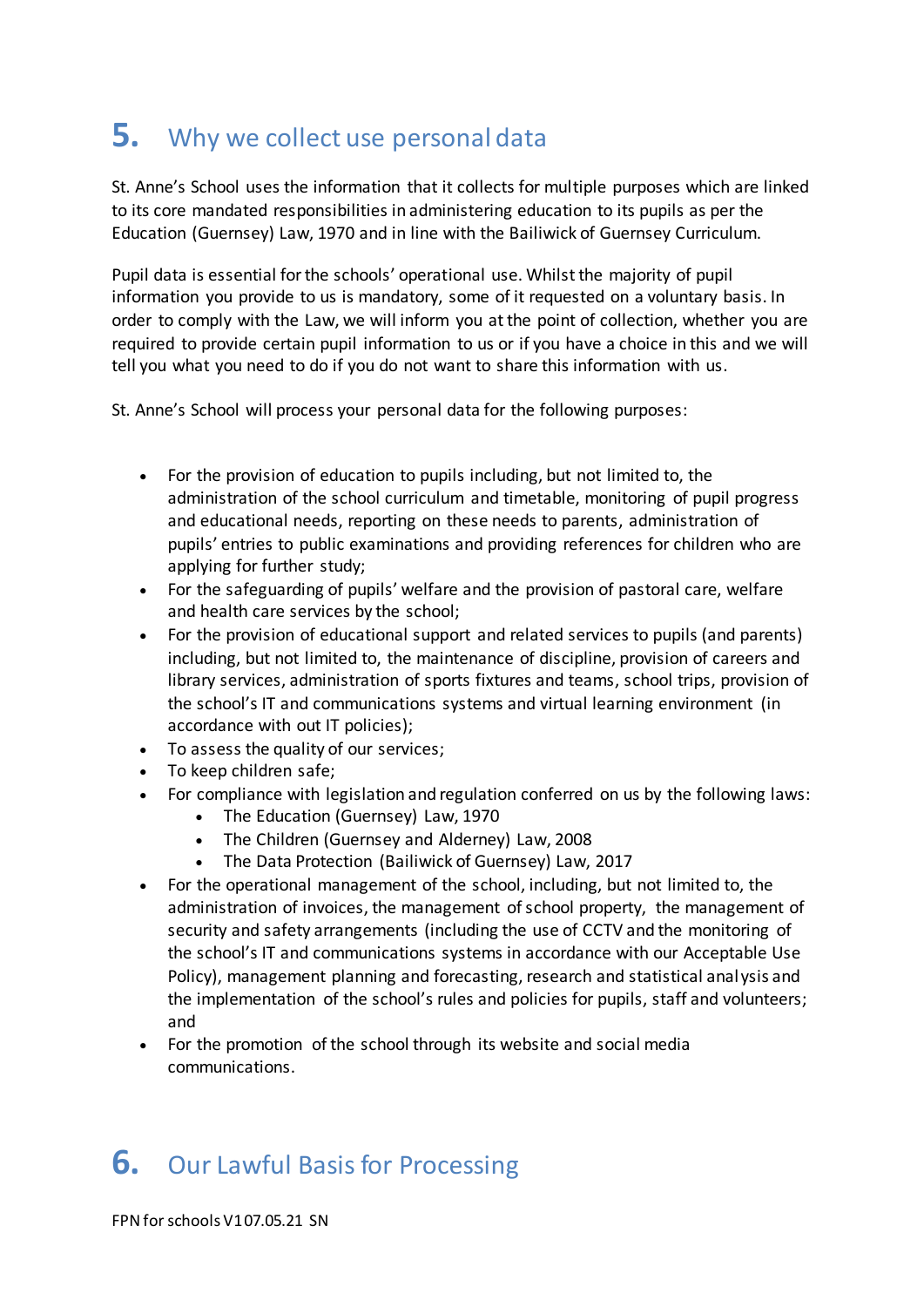The lawful basis for collecting and processing each category of personal data and special category data is dependent upon the specific processing activity in question.

However, under the Law, the lawful bases we rely on for the majority of processing (including pupil learning and pastoral care) are:

- The processing is necessary for the exercise of a right, power or duty imposed by law;
- The processing is necessary for the exercise or performance of a public function or task carried out in the public interest by a public authority;
- The processing is necessary for a health or social care purpose;
- The processing is necessary to protect the vital interests of the data subject or other individual;
- Consent (e.g. use of images on social media, use of specific applications); and
- The processing is necessary for the purposes of equal opportunity.

For a full list of the school's data processing activities, please contact the school office, who will be happy to provide you with a list of all data processing undertaken by the school and the lawful basis used for each specific processing activity.

#### **7.** How we collect pupil and parent data

We collect most of the personal data we process directly from the parents of pupils and the pupils themselves.

In some cases, we collect data from third parties, such as;

- Health professionals;
- Previous schools;
- Third party service providers who support the school (e.g. Dyslexia Day Centre, Autism Guernsey, Youth Commission, Arts Commission)
- Other areas of the States of Guernsey who may be working with the pupil or family.

No personal data is collected from any publicly available source.

### **8.** Sharing of personal data

In some circumstances, personal data held by the school may be transferred to another controller within the States of Guernsey or another associated third party.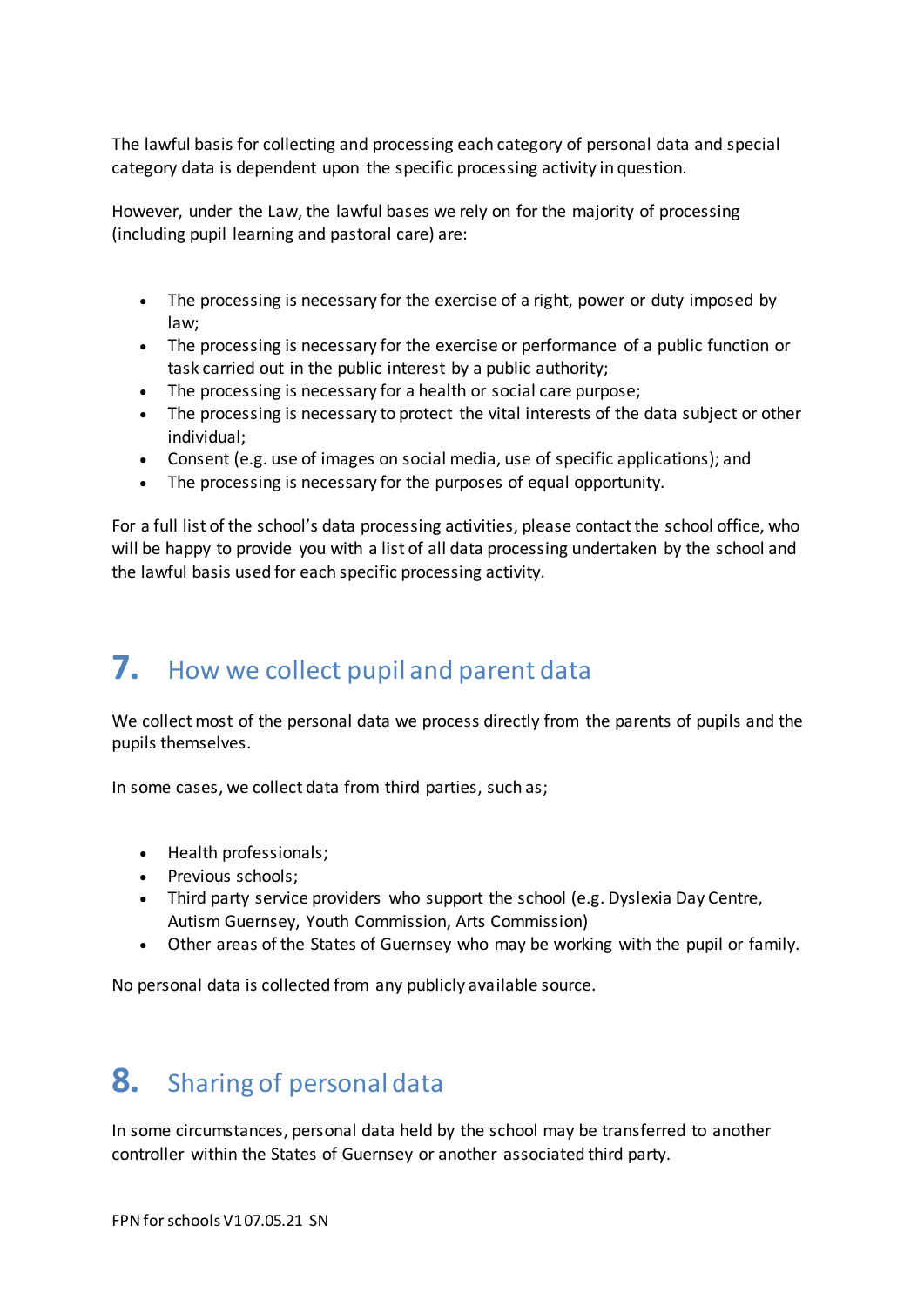St. Anne's School **will only share data when there is a lawful basis to do so.** We do not transfer data outside of the European Economic Area unless we are satisfied that personal data will be afforded an equivalent level of protection.

Examples of regular data sharing activities are detailed below:

#### **Sharing within the States of Guernsey**

- The Committee for Health & Social Care: medical professionals such as school nurses, physiotherapy, occupational health, speech therapy, social services etc.;
- The Committee for Education Sport & Culture: education support and inclusion services such as the Schools Attendance Service, Schools Admissions, The Communication, Interaction and Autism Service, Education Psychology Service, the Sensory Support Service Hearing & Vision;
- States of Guernsey Housing Control;
- Employment & Social Services;
- The Mutli-Agency Safeguarding Hub;
- Careers Service
- Scrutiny Management Committee; and
- Register of Contact Details.

#### **Sharing with external third parties**

- The Medical Specialist Group and other healthcare providers on and off-island, as necessary;
- OFSTED;
- Education support services, such as Dyslexia Day Centre, Youth Commission, Sports Commission, Guernsey Arts Commission, Autism Guernsey etc.
- Further/ Higher Education Providers such as colleges and universities
- Third party system providers and applications: some of our systems are provided by third parties e.g. hosted databases, school website, school communications platforms and cloud storage providers, IT support service.

For a full list of the school's data sharing activities, please contact the school office, who will be happy to provide you with a list of all instances where your data is shared by the school and the lawful basis for doing so.

#### **9.** Storage and retention of personal data

Personal data and special category data will be retained in accordance with the States of Guernsey Records Management Policy and the Schools' Retention and Disposal Schedule.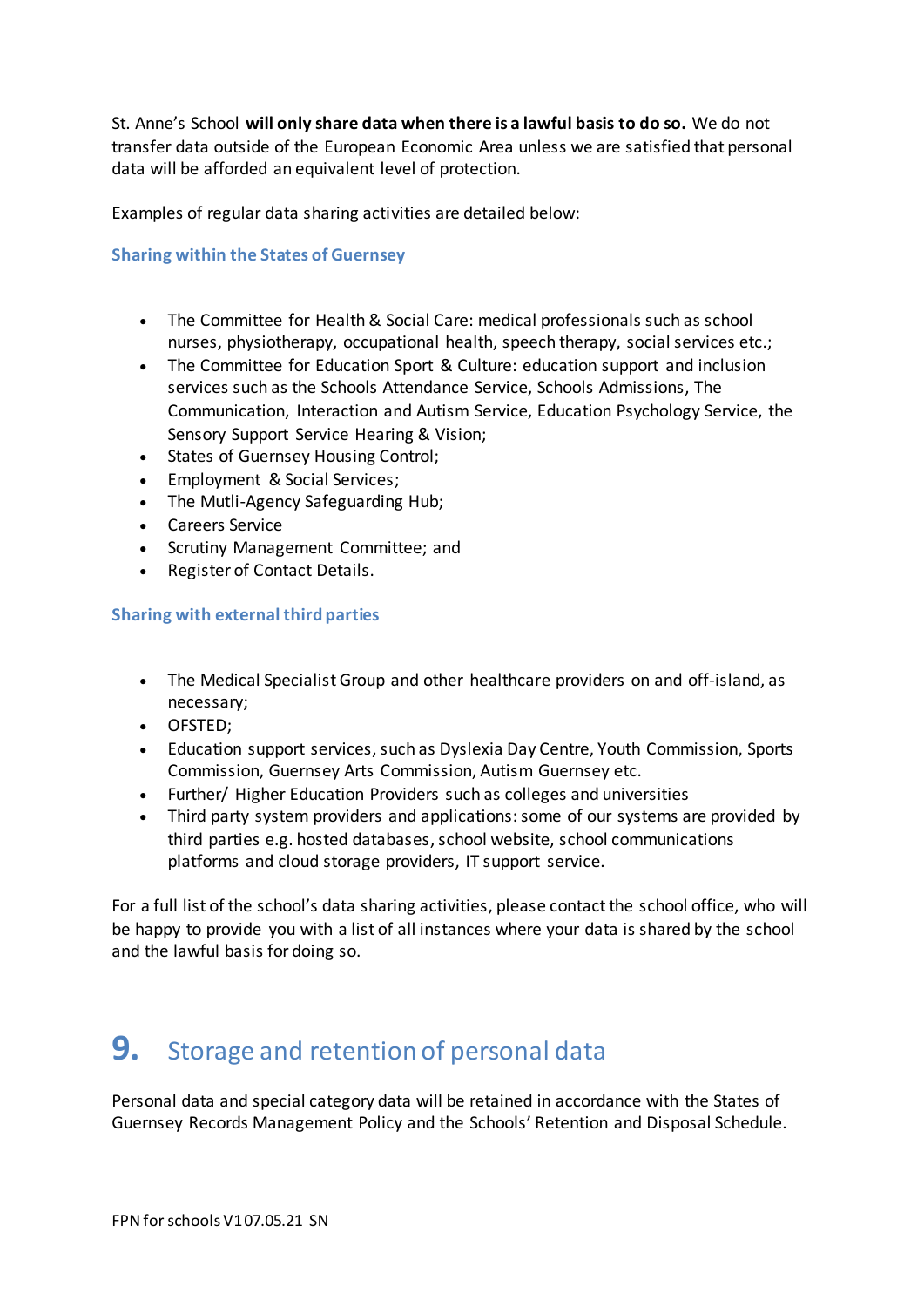In general, pupils' individual education files will be held until the student is 25 years old. After this time, only their name, dates of attendance and public examination results will be held. Safeguarding information may be held for up to 50 years.

For more information in relation to the retention of your personal data, please contact the Data Protection Officer for Education, Sport & Culture.

#### **10.** How we keep your data safe

All personal data held by St. Sampson's High School is protected and securely stored and, in order to prevent unauthorised or unlawful processing, the controller has put in place suitable physical, digital, and managerial procedures to safeguard and secure the information that is collected. Access to electronic or paper records is tightly controlled and all employees are vetted in a manner commensurate with the role that they are expected to undertake. Protocols are followed to ensure that employees only have access to areas and documents as required to undertake their role. Access to records is monitored and effectively managed.

#### **11.** Requesting access to your personal data

Under the Law, parents and pupils have the right to request access to information about them that we hold. To make a request for your personal information, or be given access to your child's educational record, contact us directly or speak to our Data Protection Officer, whose contact details are at the top of this notice.

For more information about your rights under the Law, please visi[t www.gov.gg/DP](http://www.gov.gg/DP)

#### **12.** Withdrawal of consent and the right to lodge a complaint

For any instances where we are processing your personal data with your consent, you have the right to withdraw that consent. If you wish to withdraw your consent, or you are unhappy with our use of your personal data, please let us know by contacting the school or our Data Protection Officer.

You also have the right to lodge a complaint about the processing of your data with the Office of The Data Protection Authority, whose contact details are below:

Office of the Data Protection Authority St Martin's House

FPN for schools V1 07.05.21 SN